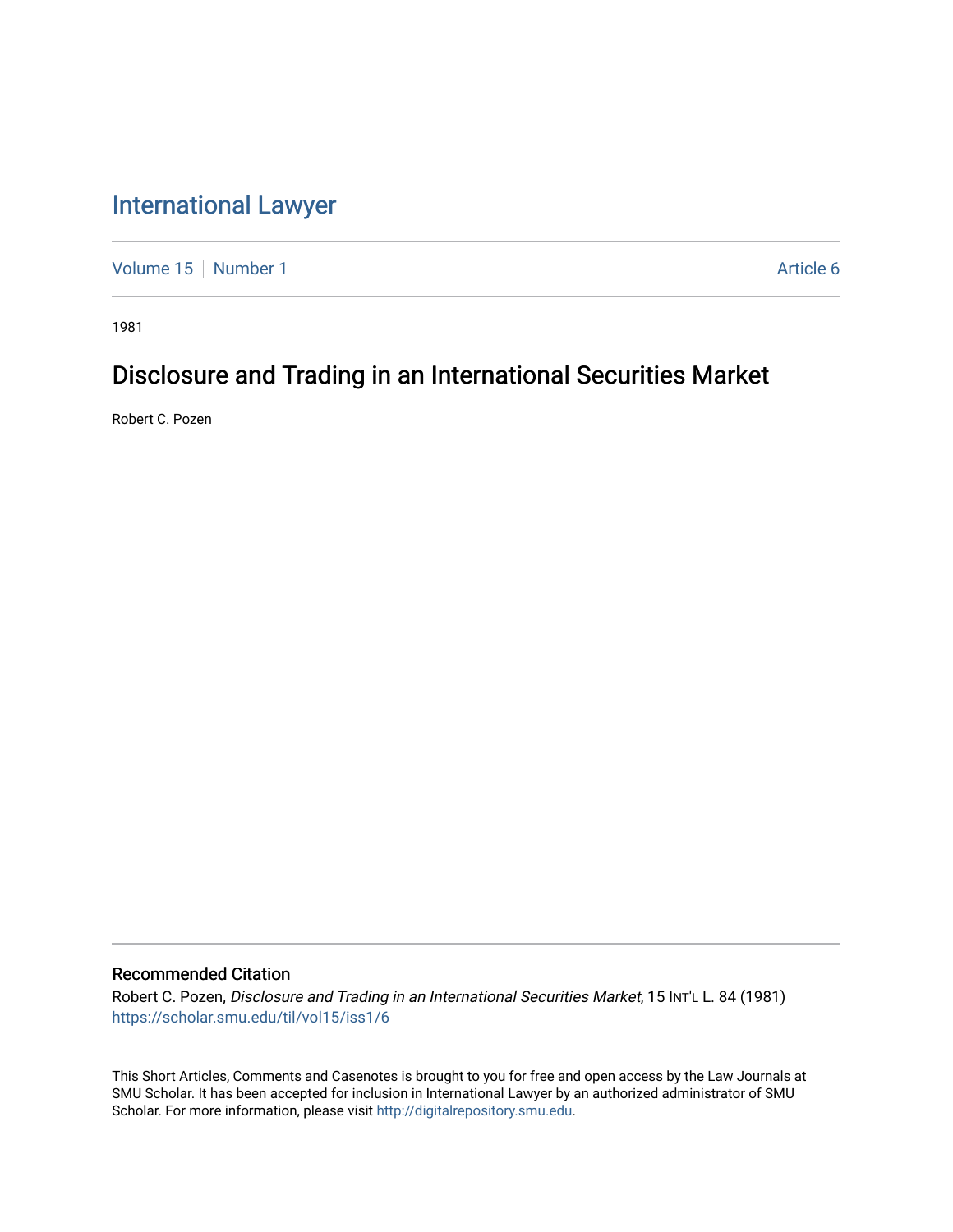# **Disclosure and Trading in an International Securities Market**

The term "international securities market" has appeared for many years in the newspapers and scholarly journals. There has not, however, been any uniformly accepted explanation of exactly what this term means, or how such a market would come about in practice.

In my view, internationalization of the securities market may take one of two main forms. First, a corporation may sell its securities in countries other than the one which is its principal place of business. This involves an internationalization of the primary market for securities. Second, the same class of securities of a corporation may be listed on exchanges in more than one country. This involves an internationalization of the secondary trading market for securities.

The Securities and Exchange Commission (SEC) has over the past two years issued regulations that could serve as fruitful starting points for evolving an international trading market for securities. The SEC has issued new Form 20-F which applies to registration and periodic reporting under the Securities Exchange Act of 1934 by securities issuers from outside the United States.' The disclosure requirements in Form 20-F, as I will explain in more detail, represent a serious attempt to harmonize traditional American concepts of disclosure with the disclosure standards of other countries and international organizations. At the same time, the SEC has formulated the basic components for a national market system, including the concept of an issuer "qualified" to trade in this system. This qualified issuer concept, as I will elaborate, provides a potential vehicle for expanding the trading of foreign issues to all major American markets, and perhaps ultimately to all markets in major financial centers. Finally, I would like to discuss briefly steps already taken in the United States to broaden foreign membership on United States stock exchanges. In the past few years restrictions on foreign ownership of corporate exchange members have been removed to allow broker-dealers from other countries greater access to the United States securities markets.

### **1.** Disclosure **by** Foreign Issuers

In 1977, the SEC proposed Form 20-F for use by foreign companies that either has registered or wished to register their securities under the Securities Exchange Act of 1934 or secondary market trading in the United States.' In

k,

<sup>&#</sup>x27;Securities Exchange Act of 1934, Release No. 14,128 (Nov. 2, 1977), [1977-1978 Transfer Binder] **FED. SEC.** L. REP. **(CCH)** 81,361.

*<sup>&#</sup>x27;Id.* The SEC maintains a Public Rule-Making File.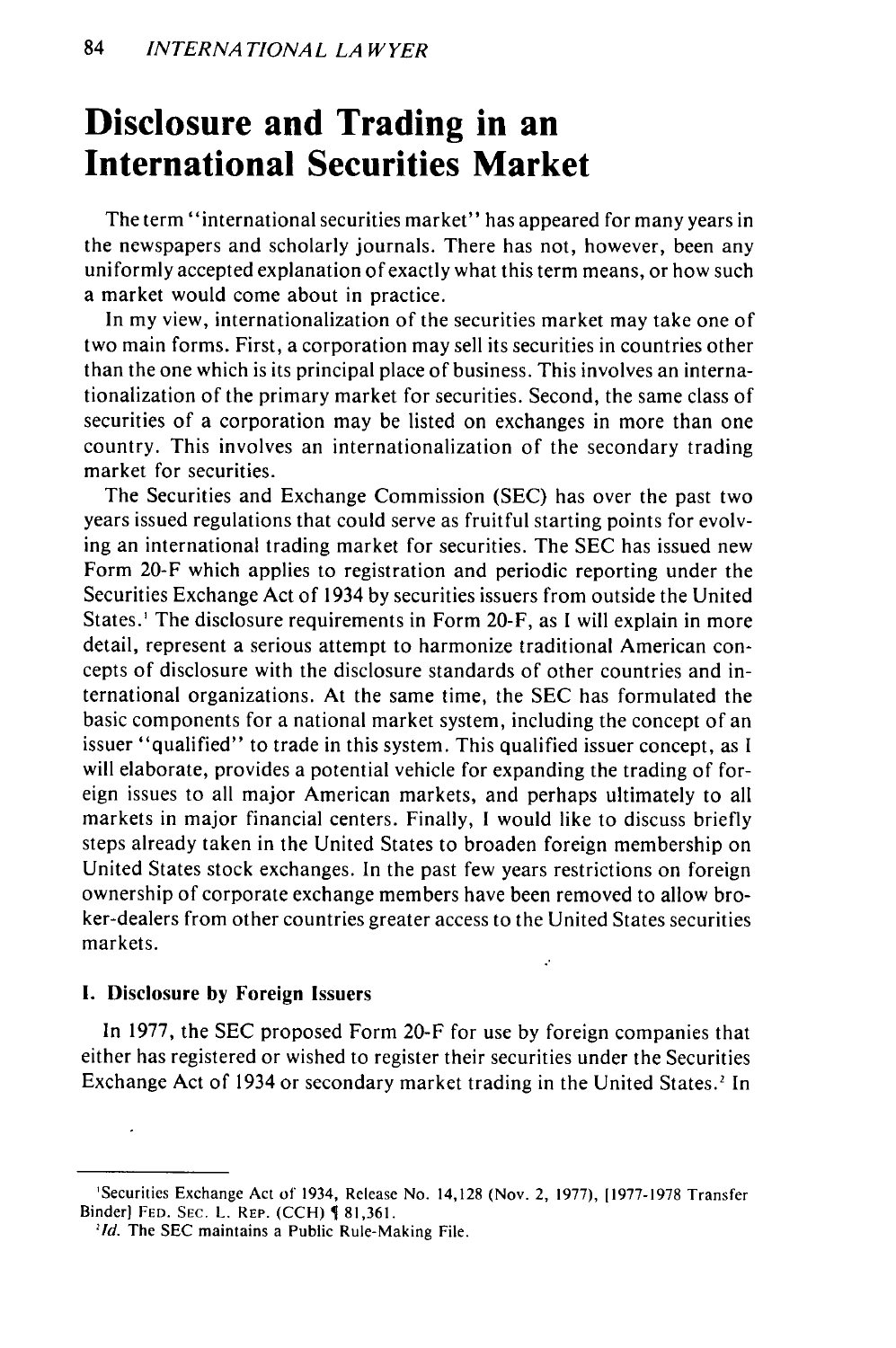general, the disclosure requirements proposed at that time followed closely the requirements then in effect for domestic issuers. As a result, the majority of commentators criticized the proposed rules for not being sufficiently sensitive to the unique problems faced by foreign issuers.

By contrast, in the final rules adopted in 1979, the SEC tried to accommodate the special needs of foreign issuers within the context of the American disclosure system.<sup>3</sup> In order to arrive at such an accommodation, the  $SEC$ examined the disclosure rules and guidelines utilized by various international organizations. These included the Guidelines *for Multinational Enterprises* and *Minimum* Disclosure Rules *Applicable to All Publicly Offered Securities* of the Organisation for Economic Co-operation and Development,' the Report of the Group of Experts on International Standards of Accounting and Reporting to the United Nations,' and perhaps most significantly the recently adopted Sixth Directive of the European Economic Community (EEC).<sup>6</sup>

Let me illustrate the SEC's efforts to harmonize American disclosure rules with foreign rules by reference to five controversial areas. First is the item on the description of business. The proposed rules would have required disclosure of corporate revenues and profits by industry and geographical segments, including a specific disclosure on environmental compliance along the lines of the reporting requirements for American issuers. In recognition of the fact that these requirements are not typically imposed by foreign jurisdictions, the rules as adopted deleted the specific disclosure on environmental compliance and substantially reduced the amount of segment reporting. Specifically, foreign issuers will only have to report revenues by segment, although a narrative discussion will be required if revenue and profit contributions of the respective segments differ significantly.

Second is the item on description of property. Again, the proposed rules would have required disclosure of corporate properties on a segment basis, along the same lines as the requirements for American companies. But the rules as adopted do not require a breakdown on a segment basis. The remaining area of controversy relates to oil and gas, an evolving area even for American companies. Here the Commission limited disclosure to reserve and production information during the last two fiscal years, and did not refer to reserve recognition accounting.

<sup>&#</sup>x27;Securities Exchange Act Release No. 16,371 (Nov. 29, 1979), [1979-1980 Transfer Binder] **FED. SEC.** L. **REP.** (CCH) 82,363.

*<sup>&#</sup>x27;Guidelines* for Multinational Enterprises; Minimum Disclosure Rules Applicable to All Publicly Offered Securities, COMM. **ON FINANCIAL** MARKETS, **ORGANISATION FOR ECONOMIC CO-**OPERATION **AND DEVELOPMENT** (1976).

<sup>&#</sup>x27;Report of the Group of Experts on International Standards of Accounting and Reporting, U.N. Doc. **E-C** # 10-33(1977). This Report was not accepted by the United Nations Commission on Transnational Corporations.

<sup>&#</sup>x27;Council Directive of March 17, 1980, 23 O.J. **EUR.** COMM. (No. L 100) 1 (1980) [hereinafter cited as Sixth Directivel.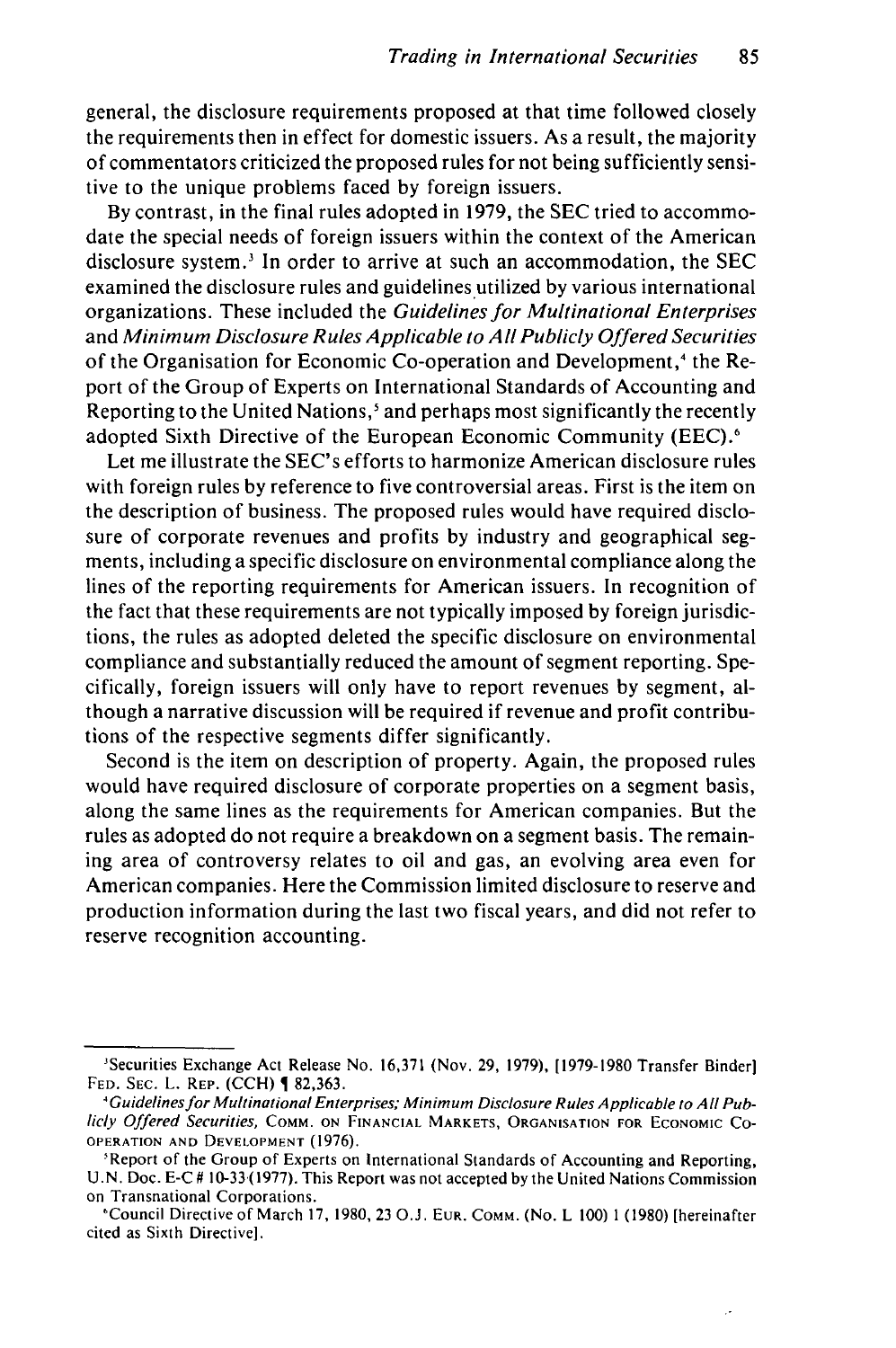Third is the item on management remuneration. The proposed rule would have required the identification of the three highest paid officers or directors, and disclosure of the aggregate remuneration and similar benefits paid to these three persons. In the adopted rules, however, the SEC recognized that such a disclosure would be inconsistent with concepts of privacy in certain foreign jurisdictions. As a result, the SEC required only that there by disclosure of aggregate remuneration and similar benefits paid to all directors and officers as a group.

Fourth is the item on the interest of management in certain transactions. As proposed, this item would have required a description of all material transactions between the registrant and its management similar to those required of American issuers. In response to the commentators, however, the SEC in its final rules decided to condition the disclosure of information on interested transactions to that information being made public pursuant to foreign laws or regulations.

Fifth, and finally, the SEC continued to allow foreign issuers to file financial statements on the basis of the generally accepted accounting principles (GAAP) in the United States. Despite the efforts of the International Accounting Standards Committee, the SEC recognizes that there are significant differences among accounting principles in various countries. Therefore, the SEC will only require foreign issuers to discuss any significant differences between the principles used in their financial statements and GAAP in the United States.'

Thus, while hardly revolutionary, new Form 20-F does represent a good faith effort on the part of the SEC to be sensitive to the needs of foreign issuers. Further, the disclosure standards in Form 20-F are remarkably similar to the standards in the recently adopted Sixth Directive of the EEC.<sup>9</sup> This is not to say that Form 20-F constitutes the most appropriate disclosure standard for all countries; rather it is only to say that Form 20-F may be a useful point to begin talking about the harmonization of international disclosure standards.

<sup>&#</sup>x27;The SEC also issued an interpretation, for registration statements filed under the Securities Act of 1933, that would allow disclosure of management remuneration and other benefits on an aggregate basis. See Securities Act of 1933 Release No. 6157 (Nov. 29, 1979), 1 **FED. SEC.** L. REP. (CCH) 3849.

<sup>&#</sup>x27;The SEC has not yet revised its disclosure requirements for registration of securities offerings under the Securities Act of 1933 to conform to the disclosure requirements in Form 20-F for registration and periodic reporting under the Securities Exchange Act of 1934. No registration form is particularly specified for use by foreign issuers but Form **S-1** is generally used for this purpose. In practice, the SEC may not require a foreign issuer filing a registration statement under the Securities Act of 1933 to redo completely its financial statements; rather, the SEC may permit such a foreign issuer to describe *and quantify* any significant differences between its financial statements and what such statements would be under GAAP.

<sup>&#</sup>x27;See Sixth Directive, note 6 supra.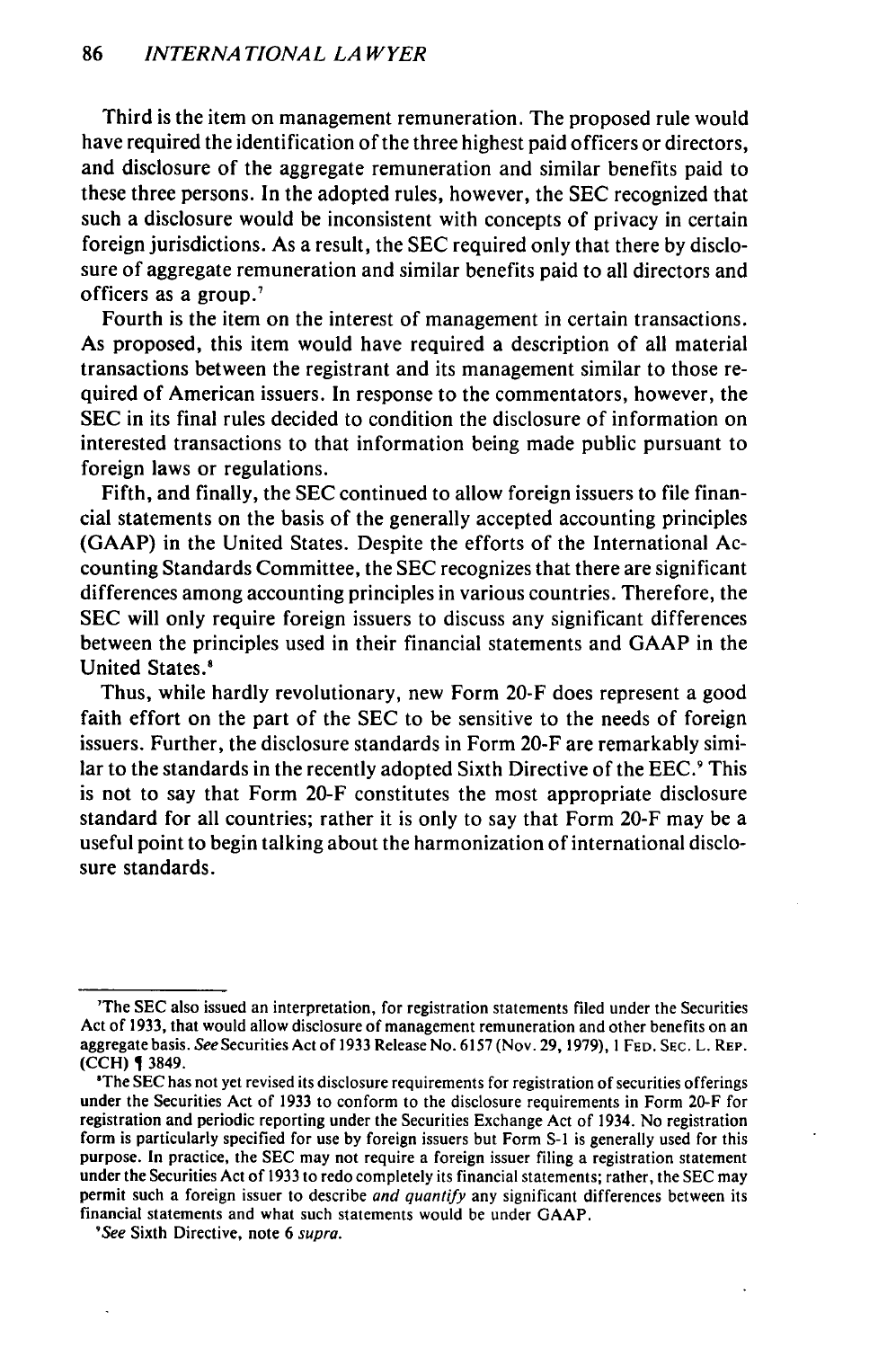#### **II. Qualified Securities**

While I sincerely hope that international disclosure standards will evolve, I know realistically that this evolution is much more likely to occur if there is some concrete incentive to the relevant parties. Given the many barriers to formulating a consensus on international disclosure standards, there must be some material reward to overcome these barriers. This incentive might be provided if compliance with international disclosure standards, plus fulfillment of a few other relevant criteria, would qualify an issuer for trading in all the major stock exchanges in the world.

In the United States, the SEC is currently working on rules for qualified securities for the purposes of the national market system. This system will connect all major stock markets in the United States by means of a modern communications network. As I will elaborate, the rules for qualified securities could incorporate international disclosure standards so that foreign issues meeting these standards, and perhaps some additional criteria, could be traded in the national market system. This would provide a material incentive for issuers to follow international disclosure standards. Moreover, it might be possible to develop criteria for qualified securities for the purposes of an international market system and these criteria could incorporate an international set of disclosure standards. This would, of course, provide an even greater incentive to reach a consensus on such standards.

Let me pursue this line of inquiry by explaining a little more about the national market system and qualified securities. The national market system can be broken down into five functional components.'° First is a composite quote reporter which displays the current bid and ask prices being offered by specialists and market makers in the relevant security. This quote reporter has been available to broker-dealers for nearly two years, though there are still some design changes to be made.

Second is an order routing system, by which broker-dealers can send orders quickly to the market that appears to offer the best quotations. Since 1978, an electronic communications system has been in operation which enables traders on the floors of four different exchanges to send orders to other exchanges. ' " Still to be developed, however, is a system which would enable brokers and dealers in their offices throughout the country automatically to route their orders to any market center. In this regard, there have been extensive discussions about expanding the use of a computerized message switch now used by broker-dealers in their offices to route orders to the New York and American Stock Exchanges.

Third is a mechanism for executing public "limit" orders (specifying a particular price for execution rather than the market price) that are sent to

*<sup>&#</sup>x27;"See* Securities Exchange Act Release No. 15,671 (March 22, 1979), [1979 Transfer Binder] FED. SEC. L. REP. (CCH) **982,016.** 

*<sup>&#</sup>x27;'See* Securities Exchange Act Release No. 14,661 (April 14, 1978).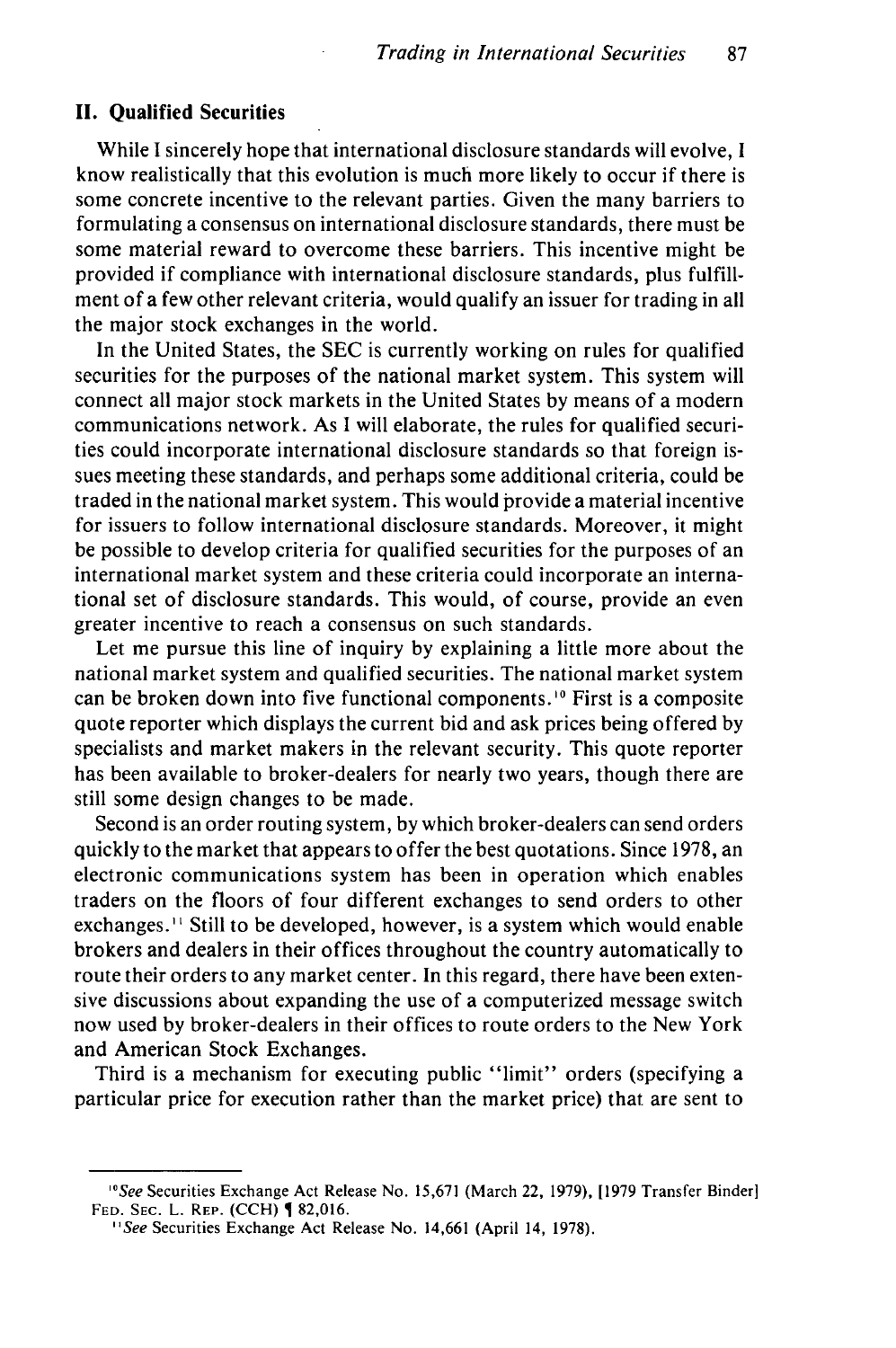either an exchange specialist or to a market maker. While trying to preserve the various already existing types of execution facilities, the SEC has proposed the concept of a national limit order file so that public "limit" orders throughout the national market system would be executed according to specified priorities.<sup>12</sup>

Fourth is the consolidated transaction reporting tape, which reports in consolidated form the last sale price for a security in all the markets in which that security is actively traded. This component of the national market system has been operational for several years.

Fifth is the national clearing system which, like the consolidated tape, comes into play after the execution of a securities trade. A merger of three of the major clearing corporations, together with the development of interfaces with other clearing entities, is gradually providing a mechanism by which payment can be effected for securities throughout the whole national market system. **'3**

While these five functional components of a national market system are evolving, he SEC will also have to make some basic decisions about what securities ..ill be qualified for trade in this system. At present, this system includes most of the securities listed on the New York and American Stock Exchanges and a limited number of securities listed on the so-called regional exchanges. However, the SEC has recently proposed a more expansive category for qualified securities." That proposal sets forth quantitative criteria under which equity securities traded solely over-the-counter as well as exchange-listed equity securities would be included in the national market system. The proposed criteria require certain minimum assets, earnings, number of shareholders, number of shares outstanding and trading volume. The Commission's proposal actually establishes two different sets of standards. A security meeting the first, more stringent, set of standards automatically would be included in the national market system; a security which satisfies the second set of standards would be eligible for designation as a qualified security upon the request either of the issuer or of two markets on which the security is or will be traded.

The SEC has not yet focused on the question of whether foreign issues should be traded in the national market system and, if so, according to what criteria. In my view, one criterion would most likely be adequate disclosure to investors; and this criterion might be satisfied by compliance with international disclosure standards. In addition, there would probably have to be some other criteria in order for foreign issues to trade in the national market system, such as the assets of the issuer and the number of public shareholders. But if qualified securities for the purpose of the national market system were

*<sup>&</sup>quot;See* Securities Exchange Act Release No. 13,163 (Jan. 13, 1977).

 $\overline{d}$ 

*<sup>&</sup>quot;See* Securities Act Release No. 6083 (June 21, 1979).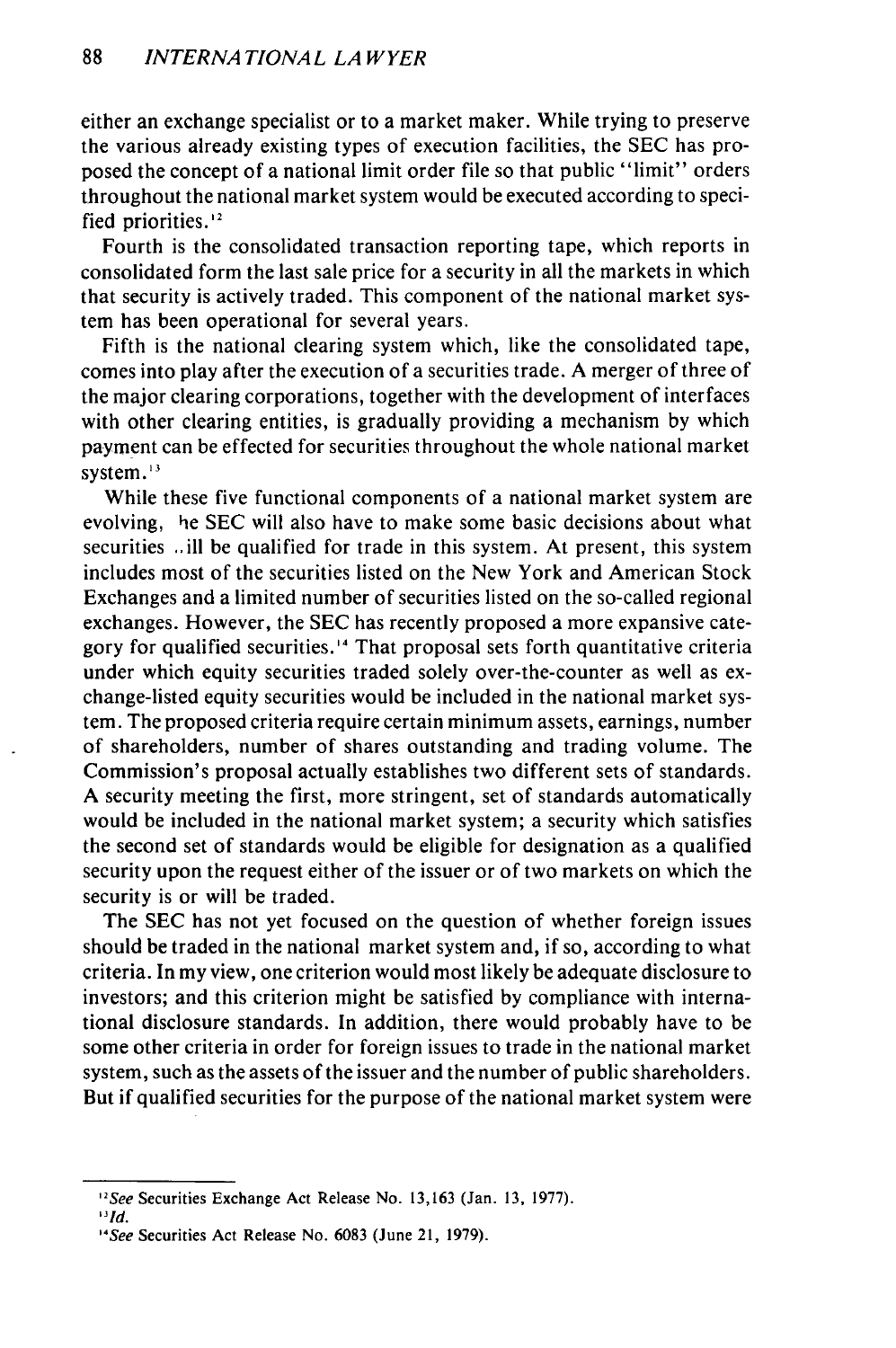tied to a significant degree to international disclosure standards, this might provide a concrete incentive for compliance with such standards.

Moreover, it is conceivable that the SEC proposal on qualified securities could give rise to discussions about standards for qualified securities in an international securities market. Such standards could incorporate the international disclosure standards and other appropriate criteria such as financial assets and shareholder composition of the issuer. The evolution of such qualification standards would, of course, provide even greater incentives for compliance with international disclosure standards.

I recognize that the International Federation of Stock Exchanges has developed minimum listing standards, and I applaud the efforts of the federation. However, these minimum listing standards are only voluntary, and each country may set higher standards. More importantly, the minimum listing standards are so low that issuers meeting these standards would not necessarily be admitted to trading on many of the major stock exchanges in the world.

It is easy to understand why the adoption of high international minimum standards has been widely resisted. In many countries, the setting of high minimum standards for the purposes of an international agreement would effectively exclude a large number of issuers from the capital markets of that country. This is particularly a problem for small and moderate-sized issuers, whose securities are not likely to be traded in international capital markets.

Thus a better approach than relatively low international minimum standards may be to establish relatively high maximum international standards so that securities meeting these standards would always be admissible for trading by the major exchanges in all countries. Such maximum standards would be designed for use by the large multinationals which are likely to seek access to the capital markets of several countries. Of course, each country could allow securities to trade on domestic markets even if these securities did not meet the international maximum standards, so that these standards would not impose any hardship on domestic issuers.

One practical concern, however, is how high such standards should be set. Use of the relatively stringent New York Exchange standards as to assets, income, and share distribution might result in greater access by United States companies to foreign listing but not in any significant improvement in access to United States markets by foreign companies. United States companies are already much better represented on a number of major foreign exchanges than are foreign companies in the United States exchanges. Figures computed in 1977 indicate that some 181 United States stocks were listed on the Amsterdam Stock Exchange, eighty-seven on the London Stock Exchange and sixtyone on the Geneva Stock Exchange." At that time only twenty-seven non-Canadian foreign stocks were listed on the New York and American Stock

**<sup>&#</sup>x27;R.** Stephens, Reevaluation *of* Disclosure *Requirements for Foreign Issuers,* 45 **GEO.** WASH. L. REV. 494 **(1977).**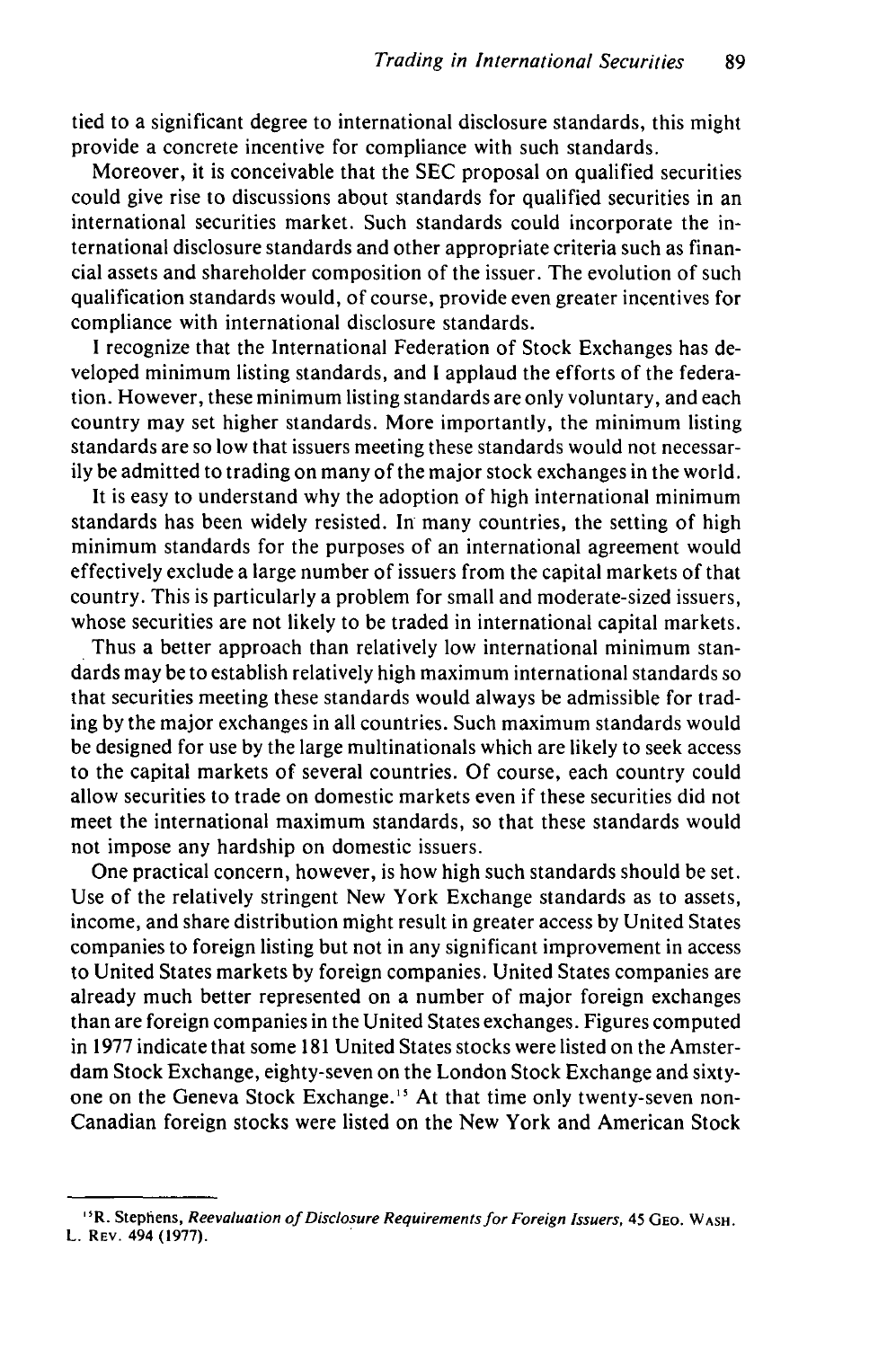Exchanges combined.<sup>16</sup> Since 1977, both the New York and the American Stock Exchanges have recognized that foreign companies may not be able to meet their share distribution requirements with United States shareholders and have established alternative listing criteria for such cases which reference worldwide share distribution. Although viewed by these stock exchanges as a means of facilitating foreign access to listings, these alternative standards are in some respects higher than the standards for domestic issuers. In fact, the New York and American Stock Exchanges presently have listings for only seventeen foreign issuers each.<sup>17</sup>

The experience of the International Federation of Exchanges suggests that international standards for qualified securities are not easily achieved. In order to provide a substantial incentive, compliance with international disclosure standards would have to constitute fulfillment of a major part of the qualification standards for trading in most of the major stock exchanges in the world. At the same time, each country and each exchange should be able to set different standards to accommodate the needs of domestic issuers and the relevant subset of foreign issuers.

### **III.** Access to **Exchange Membership**

Access to exchange membership in the United States was broadened after passage of the Securities Acts Amendments of 1975'" to remove the absolute bar previously imposed by the New York and American Stock Exchanges to foreign ownership of corporate exchange members. In addition, foreign membership has long been permitted on the United States regional exchanges and foreign-owned entities may register as broker-dealers under the Securities Exchange Act of 1934 and become members of the National Association of Securities Dealers. At the beginning of 1977, the SEC estimated that some thirty-one registered brokerage firms with United States offices or stock exchange memberships were owned by foreign financial institutions.<sup>19</sup> Thus,

*<sup>&#</sup>x27;"Id.* at 524 n. 46.

*<sup>&</sup>quot;Id.* Both numbers exclude Canadian issuers, which are not entitled to use Form 20-F to register their securities on a United States national exchange, but must use the Form **10** registration statement required of domestic companies.

Many foreign issuers, however, take advantage of the exemption from registration under Rule 12g-2 by providing the SEC, on a current basis, with certain information made public in their home countries, filed with and made public by a stock exchange, or distributed to its security holders. The most recently published list of these companies identified a total of 161 private foreign issuers, of which 75 were Canadian issuers and 86 were domiciled in other foreign countries. The list includes major foreign companies, such as Fiat S.P.A., Burmah Oil Co., Ltd., Fisons Ltd., and Rank Organization, Ltd., that could readily qualify for New York or American Stock Exchange. See Securities Act Release No. 16,212 (Sept. 21, 1979), 2 FED. **SEC.** L. REP. (CCH) 23,317.

**<sup>&</sup>quot;15** U.S.C. § 78(c)(1975).

<sup>&</sup>quot;SEC, Major Issues Conference, Agenda Topic 3, Jan. 13-15, 1977.